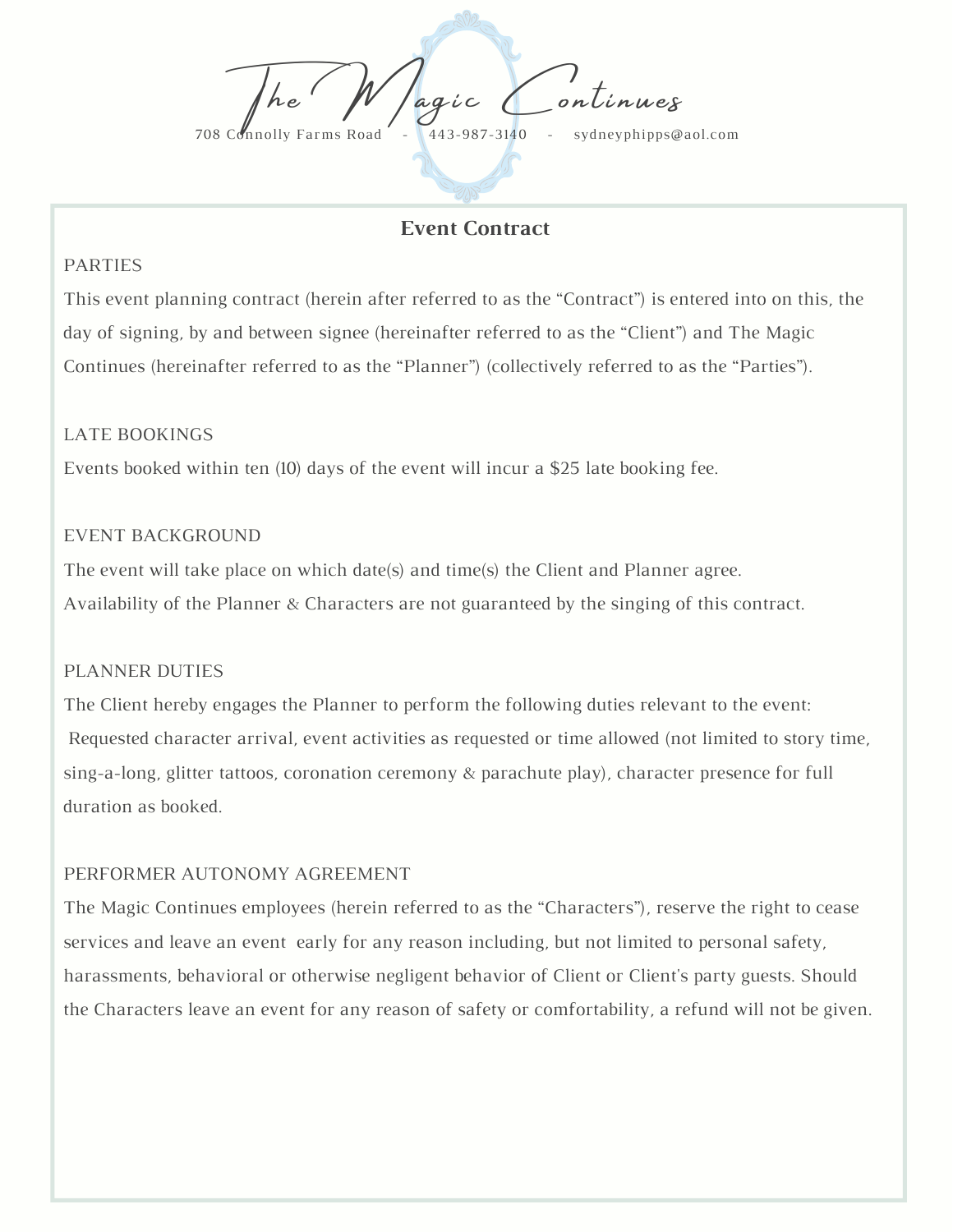The *W* agic Continues 708 Connolly Farms Road - 443-987-3140 - sydneyphipps@aol.com

### CLIENT RESPONSIBILITY AGREEMENT

The Client agrees that at least one (1) adult will be present to oversee party conduct and behavior of event attendees. The Magic Continues and its Characters are not disciplinary figures and will not be required to act as such.

No Smoking will be permitted while the Character(s) is present.

#### PAYMENTS

The Client hereby agrees to pay the Planner amount as stated on the invoice for the services performed.

The Planner will provide an invoice within 24-48 hours of booking.

A 50% retainer fee is required upon booking to hold event date(s) and time(s). The remaining balance is due before Character arrival time. If the balance remains unpaid at event time, The Magic Continues reserves the right to forego attendance and the retainer fee becomes non refundable.

# CANCELLATION POLICY

- The Client is entitled to cancel this Contract at any given time, minus a \$30 processing fee. - The Planner is entitled to cancel this contract at any time with full refund to the Client. In this case, the Planner will be required to refund any money previously provided by the Client.

#### WEATHER POLICY

In cases of extreme weather, including but not limited to rain, wind, snow & heat, Character preservation is expected. In cases of extreme heat, an indoor or shaded space will be provided to the Character(s). In cases of extreme cold or rain, an indoor space will be provided to The Character(s).

Temperature guidelines are as follows:

above 85 Degrees Fahrenheit, or below 65 degrees Fahrenheit.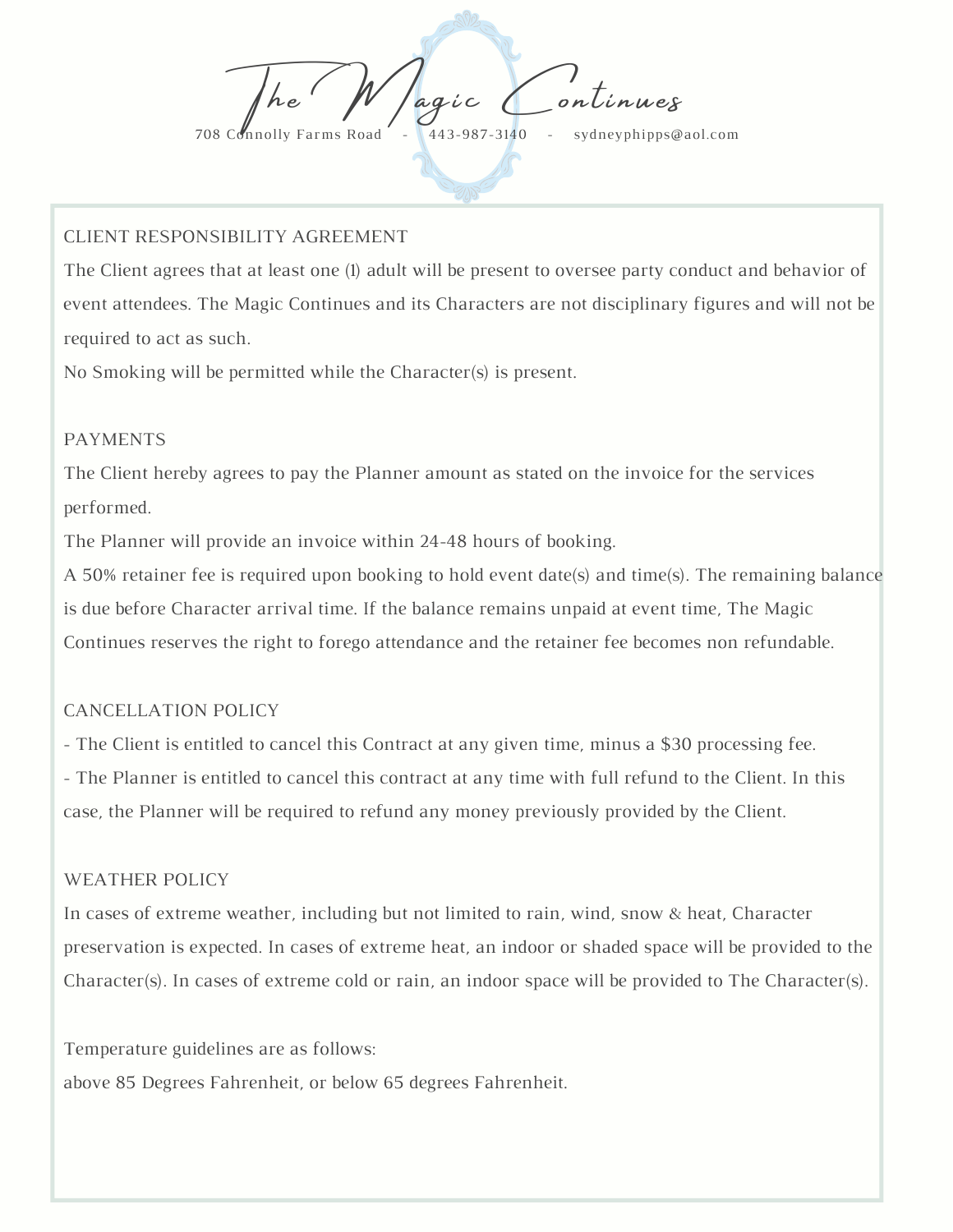The *W* agic Continues 708 Connolly Farms Road - 443-987-3140 - sydneyphipps@aol.com

### MERMAID PARTIES

A parking spot nearest the event entrance is required to be reserved for Character(s). The Magic Continues will provide a push-cart to assist in transporting the Character into the event venue. Should there be any rough terrain, stairs or steep hills that renders the push-cart ineffective, the client will ensure that strong guests are available to assist our Character into the party space.

# COSTUME PRESERVATION AGREEMENT

The Client will be held financially liable for any damages to The Magic Continues costumes, wigs, props and accessories due to intentional or non-intentional negligence of event attendees. This includes but is not limited to food or beverage stains, bodily fluids, tearing of the fabrics & water guns.

Assessed fees for costume damages can include but are not limited to cleaning costs, repair costs, or costume replacement costs.

# **SEVERABILITY**

- In the event that any provision of this Contract is found to be void and unenforceable by a court of competent jurisdiction, then the remaining provisions will remain in force in accordance with the Parties' intention.

# ENTIRE AGREEMENT

- This Contract contains the entire agreement and understanding among the Parties to it with respect to its subject matter, and supersedes all prior agreements, understandings, inducements and conditions, express or implied, oral or written, of any nature whatsoever with respect to its subject matter. The express terms of the Contract control and supersede any course of performance and/or usage of the trade inconsistent with any of its terms.

# GOVERNING LAW

- This Contract shall be governed by and construed in accordance with the laws of Maryland.